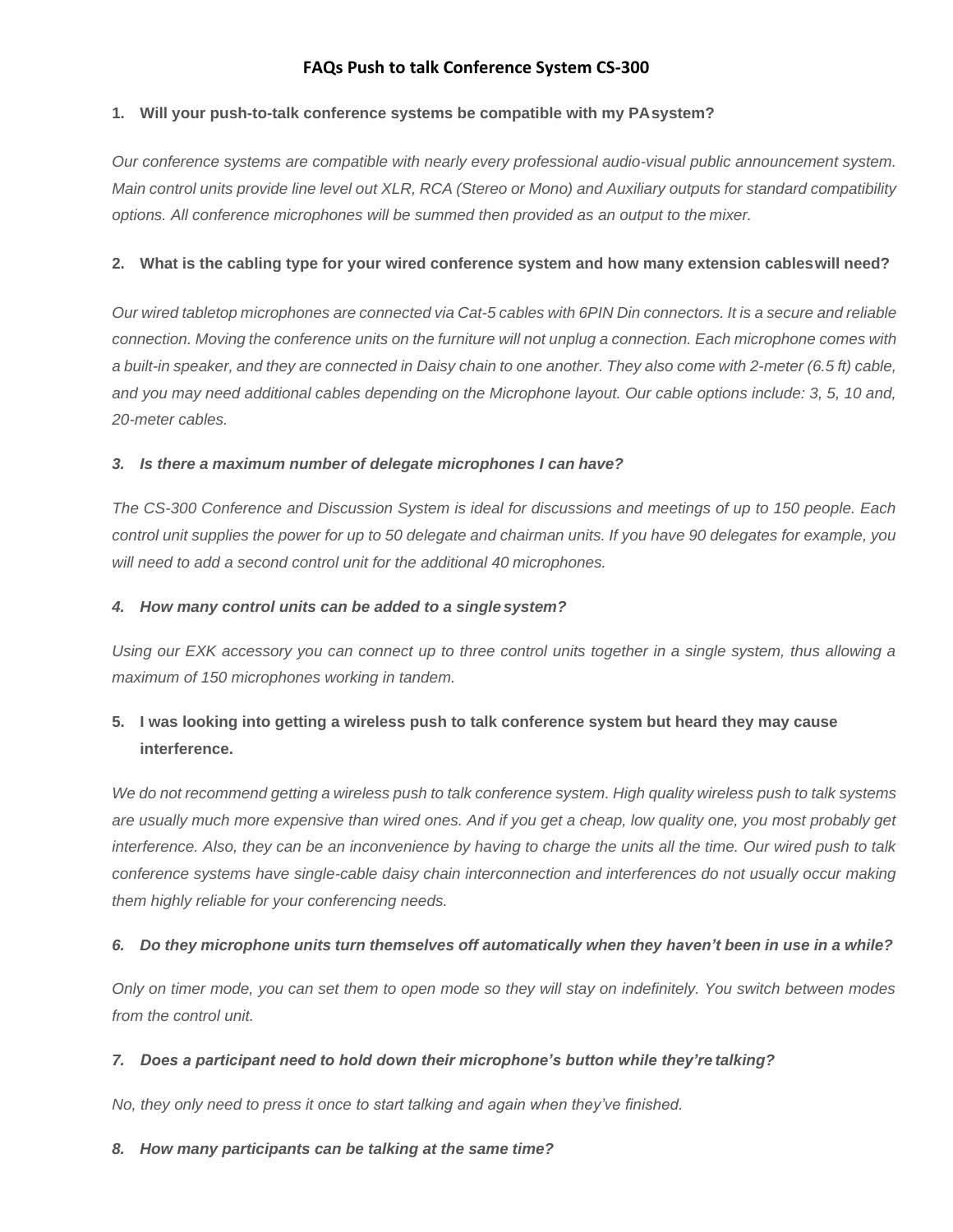*Assuming each participant has their own microphone then up to four with delegate units, while there's no limit for chairman units to be lit at the same time.*

#### *9. How many microphones can be daisy-chained together?*

Each control unit features two trunks on their back; to each one you can connect a daisy chain of up to 25 units, so *in total you can use up to 50 mics with a single control unit.*

# *10. Can this system be connected to a computer to allow for virtual participants through Zoom or similar applications?*

Yes, using our USB adapter pack you can easily connect the CU-300 control unit to a PC so all the participants with *microphones would be able to seamlessly communicate with other people on the other end of the application. And them in turn would be able to perfectly listen to the participants with microphones while they talk.*

#### *11. Can I record my meetings?*

*The control unit in the CS-300 system has a recording output to connect to a digital recorder.*

*12. In the CS-300 User Manual - 5.7 Connecting a Telephone coupler, does that mean we could connect a*  phone and the voice from the other end of phone could be heard from the internal speaker of Chairman *unit and Delegate unit? And can you recommend a telephone coupler?*

*Yes. We can recommend Telos Hx1 Digital Hybrid.*

#### *13. Can I use the CS-300 for a teleconference over the phone?*

Yes. It's possible. You should get a phone adapter with audio input and output connectors to connect directly to the *CU-300.*

### *14. In an 8-person system, if all 8 units are activated, would the sound from all 8 internal speakers be too loud/noisy in a small conference room?*

*The more microphones you open, the more background noise they will pick up. But this limit works well in most*  conference rooms. Internal speakers are only active in the units that the microphone is inactive (off). All active *microphone units will have the speaker muted to avoid feedback.*

### *15. What are the differences among the Enersound push to talk conference microphone system, standard wired and wireless microphones?*

*Each standard wired microphone is connected directly into one channel of an audio mixer using a cable. For example, if 10 standard wired microphones are required, you will need to run 10 cables into a 10-channel mixer and have an operator opening and closing the microphones to avoid excessive noise and feedback for having all the mics opened. If you think this is complicated with 10 microphones, imagine having 50 or more mics.*

*Each standard wireless microphone is comprised of a wireless microphone transmitter, and a base receiver that is*  connected into one channel of an audio mixer using a cable. Going back to the same example above, if 10 wireless